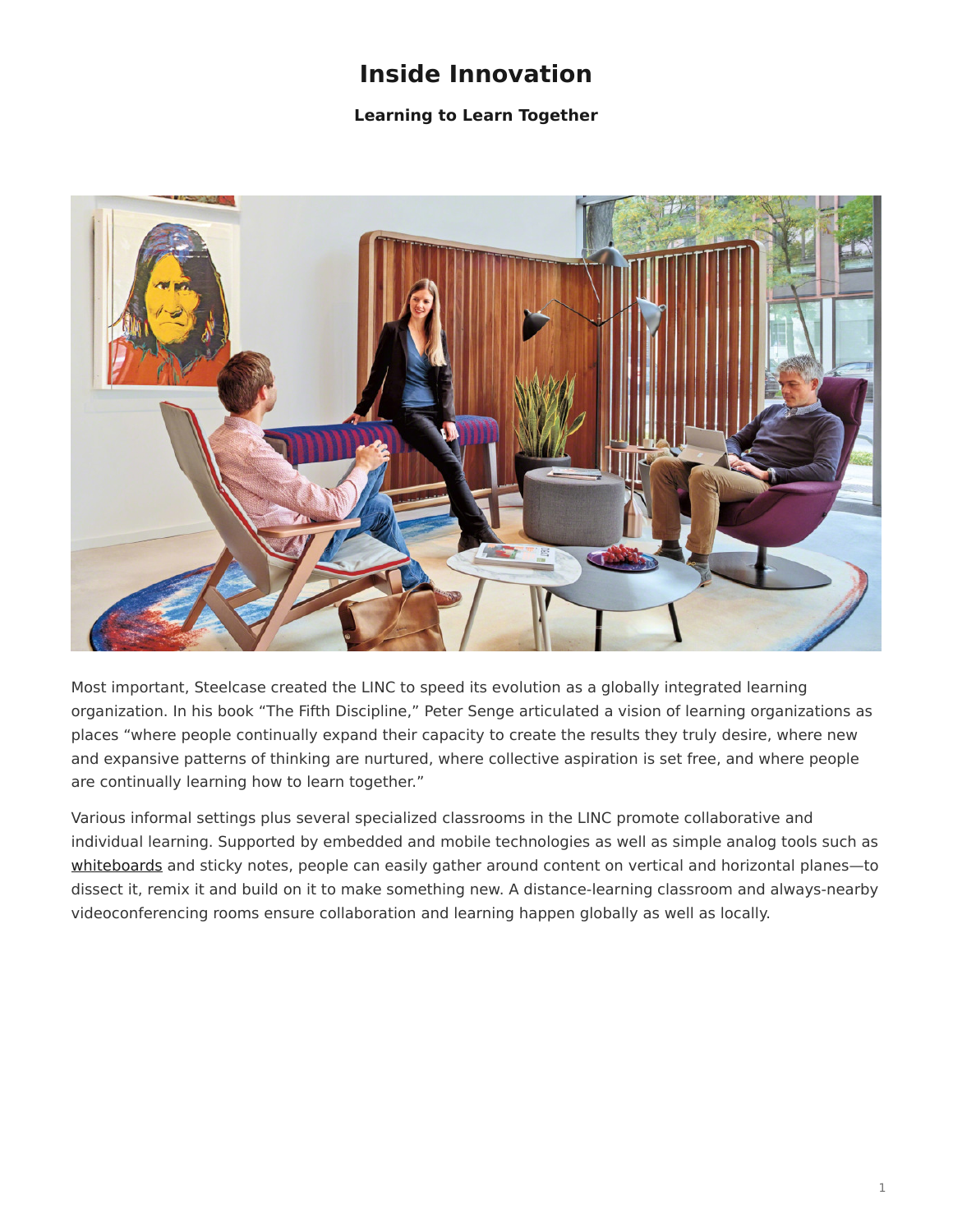

## **CREATING COMMUNITY**

The LINC merges people from more than two dozen nationalities. To encourage connections, collaboration and learning, the design forces movement. Instead of assigned desks, teams work together in designated neighborhoods and everyone shares the entire facility, moving from setting to setting throughout the day.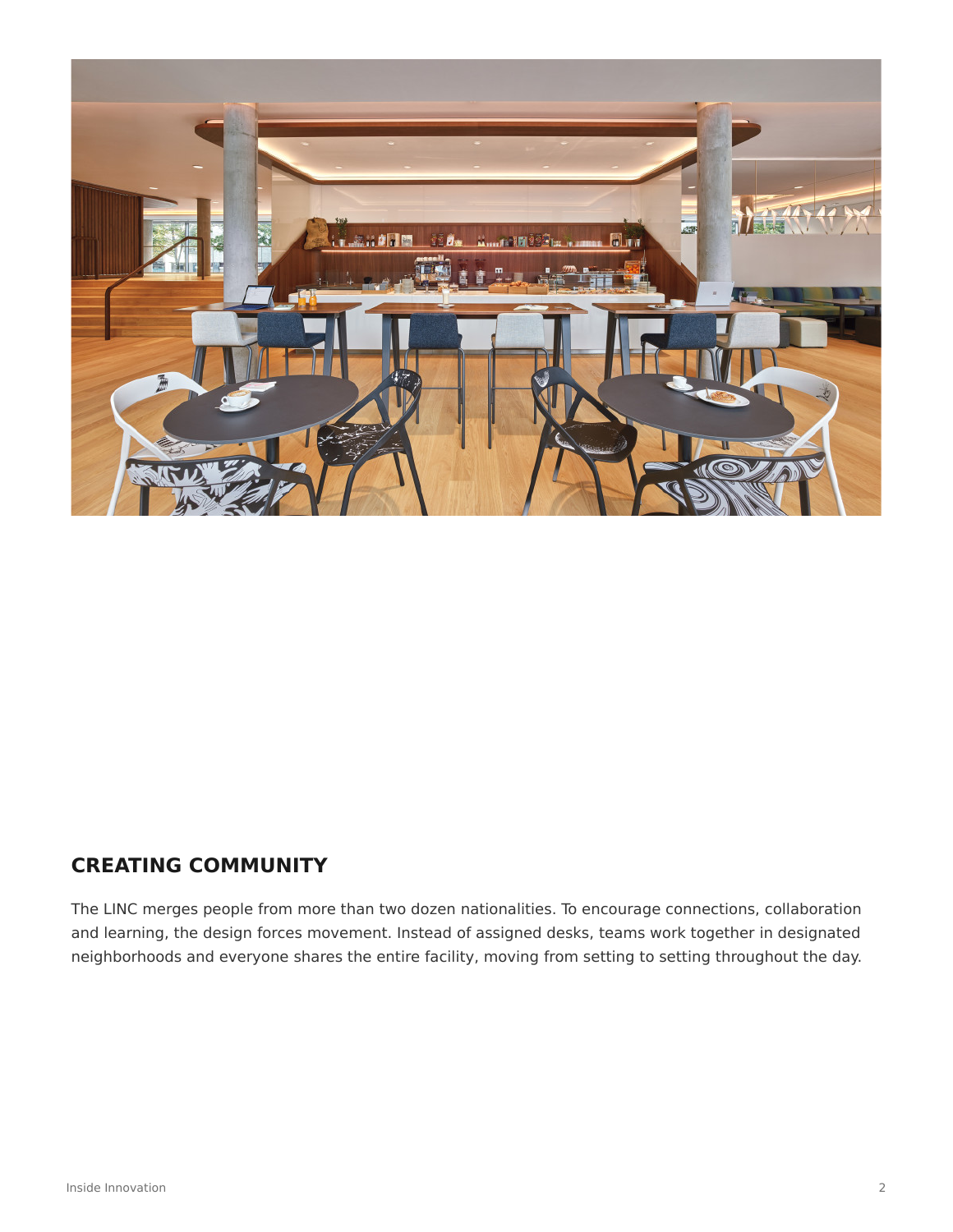"The LINC is a place for sharing ideas and resources, blending boundaries and interacting as a cohesive community," says Bernard. "The design intentionally gives people all sorts of opportunities to get up, walk around, bump into each other, grab a spot just to talk or work through something together. A very real power gets unleashed in a culture when people have opportunities every day to match their personal sense of purpose to a shared collective purpose."

Smart paths of circulation give people reasons to navigate to various parts of the building, discouraging silos. Natural attractors optimize high-traffic areas, while out-of-the-way cul-de-sacs steer people to spaces for privacy when needed.



A key design decision—and now a focal point of the LINC— is a wide staircase that opens the space, encouraging movement throughout and giving visibility from floor to floor. Unlike an elevator, it's an encounter spot for spontaneous conversations.

Another distinguishing feature is the WorkCafé, a signature Steelcase concept that transforms traditional corporate cafeterias into dynamic destinations that become a hub of activity throughout the workday. With a coffee bar and barista plus an eclectic collection of settings spread over two levels, the WorkCafé is a place to interact, work or simply take time to socialize and rejuvenate. Adjoining is an outdoor interior courtyard. People who work in adjacent buildings and passersby also frequent it, expanding opportunities for learning and inspiration that often happen through random conversations.

**NEXT CHAPTER** - [Choice, Control + Transparency](https://www.steelcase.com/research/articles/inside-innovation-choice-control-transparency/) **PREVIOUS CHAPTER** – [Reimagining the Workplace](https://www.steelcase.com/research/articles/inside-innovation-reimagining-workplace/)